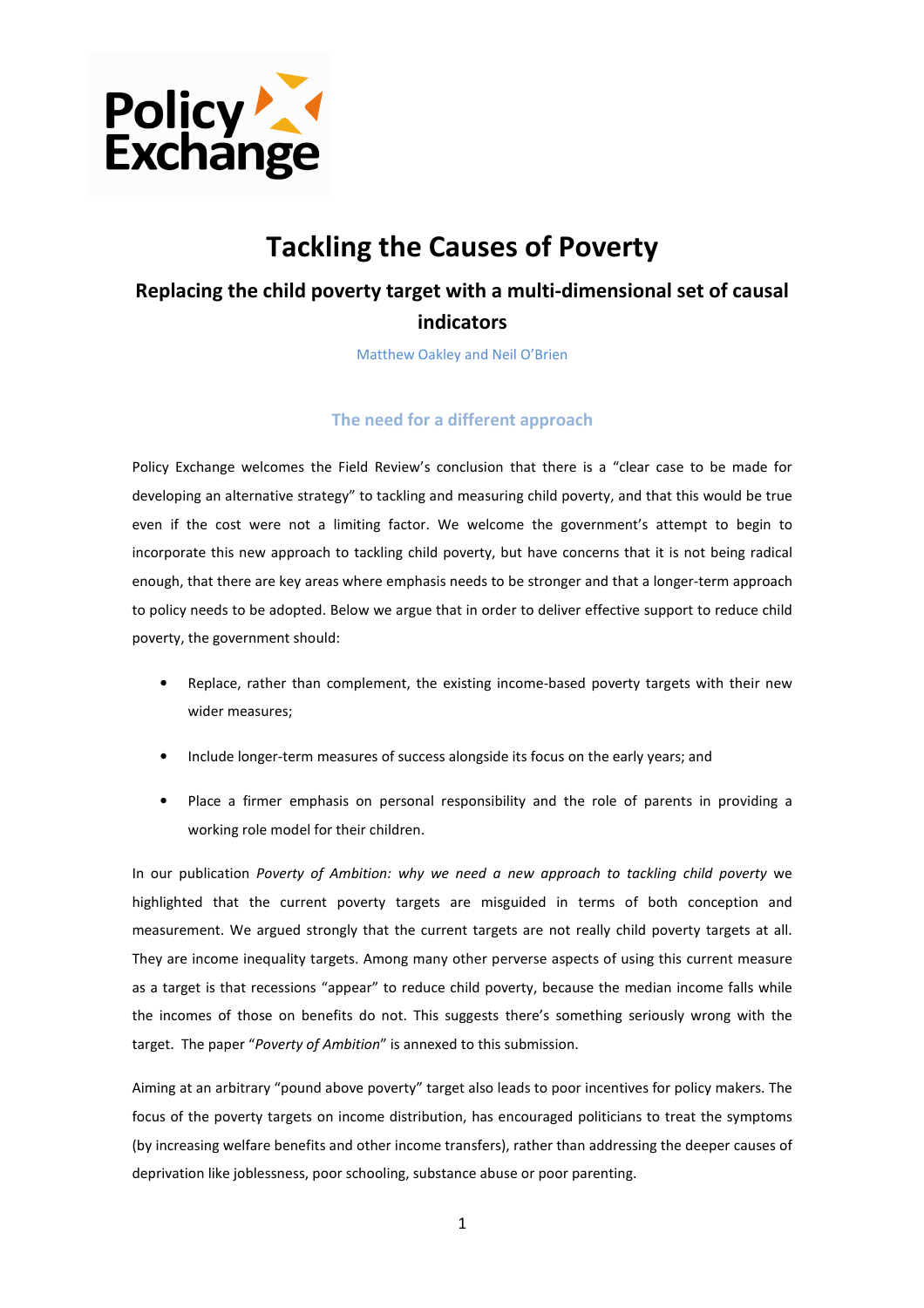We are concerned that the current target, measured every year, encourages an excessively shorttermist focus on treating the symptoms of poverty, rather than dealing with the root causes. We believe an approach focused on these root causes would be more effective over the longer term.

Furthermore, the current approach also encourages an excessively narrow and uni-dimensional understanding of what poverty is. Although there are now four targets, they are all based on measures of income, and the core 60% of median income target still dominates political discussion and government thinking. At the 2010 Budget and Spending Review the government announced spending of £8 billion on tackling "poverty" over the next two years by raising Child Tax Credits. Over the longer term it is arguable whether increasing the generosity of out-of-work benefits is a cost effective way to reduce poverty. Indeed, by reducing work incentives it could even worsen poverty.

It was partly because of these kinds of problems with the headline income measure of child poverty that the Department for Work and Pensions began to consult on alternatives in 2002. The consultation document outlined four approaches:

- the multi-dimensional approach of Opportunity for All;
- an index of headline indicators;
- a measure of 'consistent poverty' based on the Irish method; and
- a core set of indicators and a measure of 'consistent poverty'.

We do not believe the move to a set of four income and material deprivation targets has succeeded in addressing the problems identified in 2002. Indeed the original measure is still often reported on as though it were the single measure of child poverty. Given these problems, the approach suggested in this paper comes closest to the multi-dimensional approach of Opportunity for All, which was last published in 2007.<sup>1</sup>

## What is the point of a child poverty target?

While outcomes for adults may reflect their personal choices, children's opportunities reflect an accident of birth. However, the measure currently used reflects the income of the household they live in. The purpose of having a child poverty target, though not an adult one, is presumably to encourage policy makers to deal with the causes of poverty rather than the results of it.

However, the approach taken has had the opposite effect, pushing people towards symptoms rather than causes. The benefits used to pursue the goal, particularly Child Tax Credits, lead to immediate increases in household income for households which contain children, but are unsustainable and

<sup>&</sup>lt;sup>1</sup>http://www.dwp.gov.uk/docs/opportunityforall2007.pdf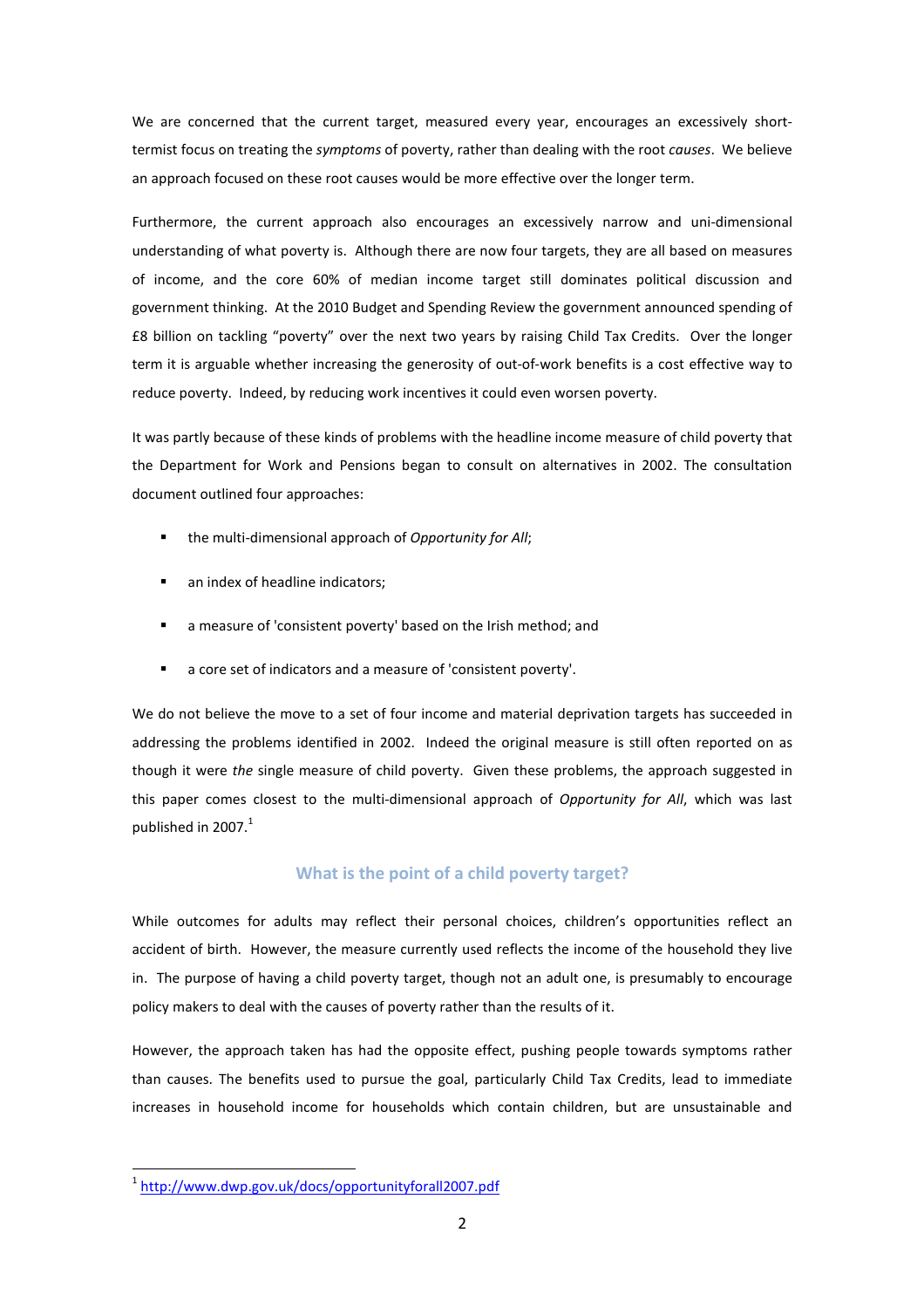ineffective in the longer-term. This means that other policies may be more effective in improving children's life chances.

Most importantly, a pound spent on increasing benefit income could instead be spent on improving early years education, improved drug treatment for drug dependent parents, improving the care system, reducing teenage pregnancy, or reducing child abuse. In short – it could be spent on tackling the causes of poverty rather than just trying to manipulate the income distribution.

The purpose of a government target should be to stretch government and promote effective policy making. A multi-dimensional basket of poverty indicators would provide a better framework than the current one-dimensional target for thinking about each of the different dimensions and causes of poverty, how they overlap, and how they might be addressed.

However, we realise that the government does not have such detailed data that it can neatly rank many different types of intervention by their cost effectiveness over long periods. Measuring the social return on investment requires philosophical choices to be made about how much we value different kinds of outcomes. Even a more narrow conception based on the lifetime cost saving to government of an intervention is hard to calculate, as the benefits of a particular intervention for an individual may be felt across many different budgets, over many decades.

Nonetheless, where economists have attempted such calculations in a rough and ready manner, the reported benefits of some early interventions appear to be very high. But such interventions (e.g. Sure Start) compete for money in government budgets with measures (e.g. Child Tax Credits) which have a more immediate effect on "poverty" as defined by the existing targets. Within the current paradigm it is difficult to shift spending from the short to the long term. A basket of indicators focused on the causes of poverty would make this easier. For this reason Policy Exchange supports the Field Review's conclusion that a wider set of measures should be used in assessing the extent of child poverty. However, for this to have success, we feel that these new measures need to replace the existing income-based targets, rather than sit alongside them.

## Why we should remove rather than add to the income target

The retention of the income-based targets leaves policy makers and politicians with perverse incentives, which lead to costly and ineffective policies. This is most obviously highlighted by measures announced at the Emergency Budget and Spending Review to increase Child Tax Credit to ensure that there would be "no measurable impact on child poverty for two years". The cost of this will be over £8 billion in the period to 2013/14. This money is being spent to avoid an unfortunate projected statistic, it will do nothing to treat the true causes of poverty and because of the impact it has on work incentives, could in fact, do more damage than good. The money is targeted solely through the Child Tax Credit – meaning that £8 billion will be pumped into a benefit that has no link to work – and will reduce incentives for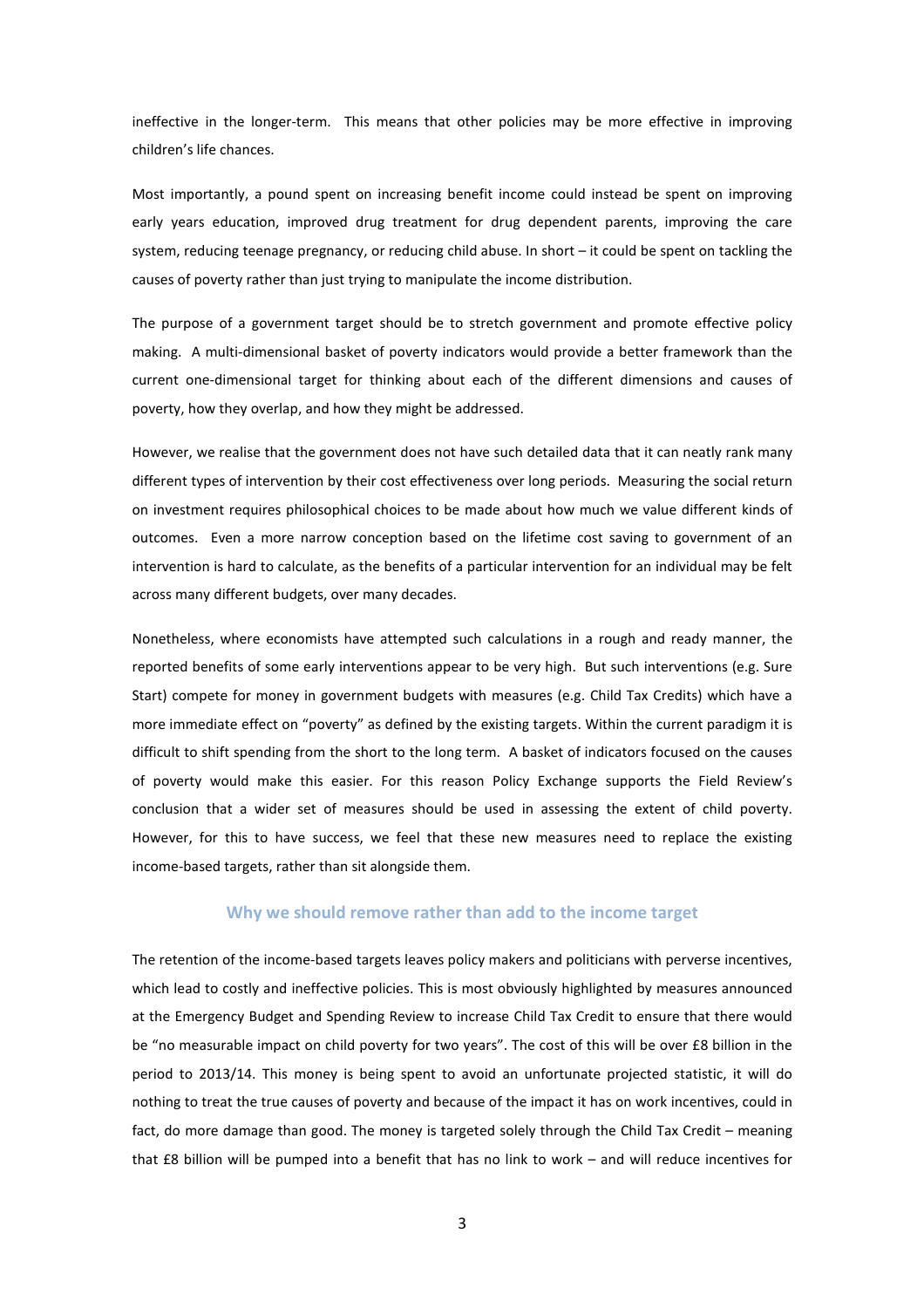parents to enter work and support their families independently. This will impact on employment in this generation and, through the intergenerational transmission of unemployment and poverty, future generations.

We must also accept the negative role that the financial support motivated by income-based measures of poverty can have. Recent evidence<sup>2</sup> links the levels of benefit generosity with unemployment in future generations because parents do not invest enough in building their children's work ethic because they believe that the state can support them. This means that financial support aimed at alleviating poverty can impact on work incentives both in this generation, by altering the financial rewards to work, and in the next generation by impacting indirectly on the extent to which people are willing to work. Other evidence from the USA<sup>3</sup> and UK<sup>4</sup> also highlights that financial support can lead to reduced wages for those in receipt of financial support – in effect undermining the positive impact of tax credits and simply benefiting the firms that those in receipt of support work for. This is not to say that benefit levels need to be cut to deliver stronger work incentives, just that there are other ways in which we can ensure that this happens.

This leads to our view that the wider set of indicators being incorporated by the government should replace, rather than complement, the existing income-based measures.

While many will argue that adding further indicators will take the focus away from the income-based measures, our experience tells us that this is unlikely to be the case. Income-based measures are relatively easy to measure and report and, as such, they make good headlines. This means that the media and opposition parties are likely to maintain their focus on these measures. Thus, until we move away from the income measures, the policy response is always likely to be the same and focus on shortterm ineffective policy, leaving fewer resources available for policies which have more chance of success.

## Building on previous government approaches

To replace the current income-based poverty targets, we support the Field Review conclusions that a range of measures should be used. Until 2007 the previous government produced a regular series of reports – "Opportunity for All" which tracked a whole series of different dimensions of poverty. The assessment approach taken in these reports is broadly the right one.

Many of the 17 headings and 24 metrics included in the Children and Young People section of Opportunity for All 2007 would be sensible indicators to include in a broadly based set of child poverty indicators. Indeed we believe simply replacing the current target with these indicators would be an improvement on the current situation.

l

<sup>2</sup> http://cep.lse.ac.uk/pubs/download/dp0936.pdf

<sup>&</sup>lt;sup>3</sup> http://ideas.repec.org/a/bpj/bejeap/v10y2010i1n45.html

 $4$  Unpublished work by Oakley & Sneade (2010) – available on request.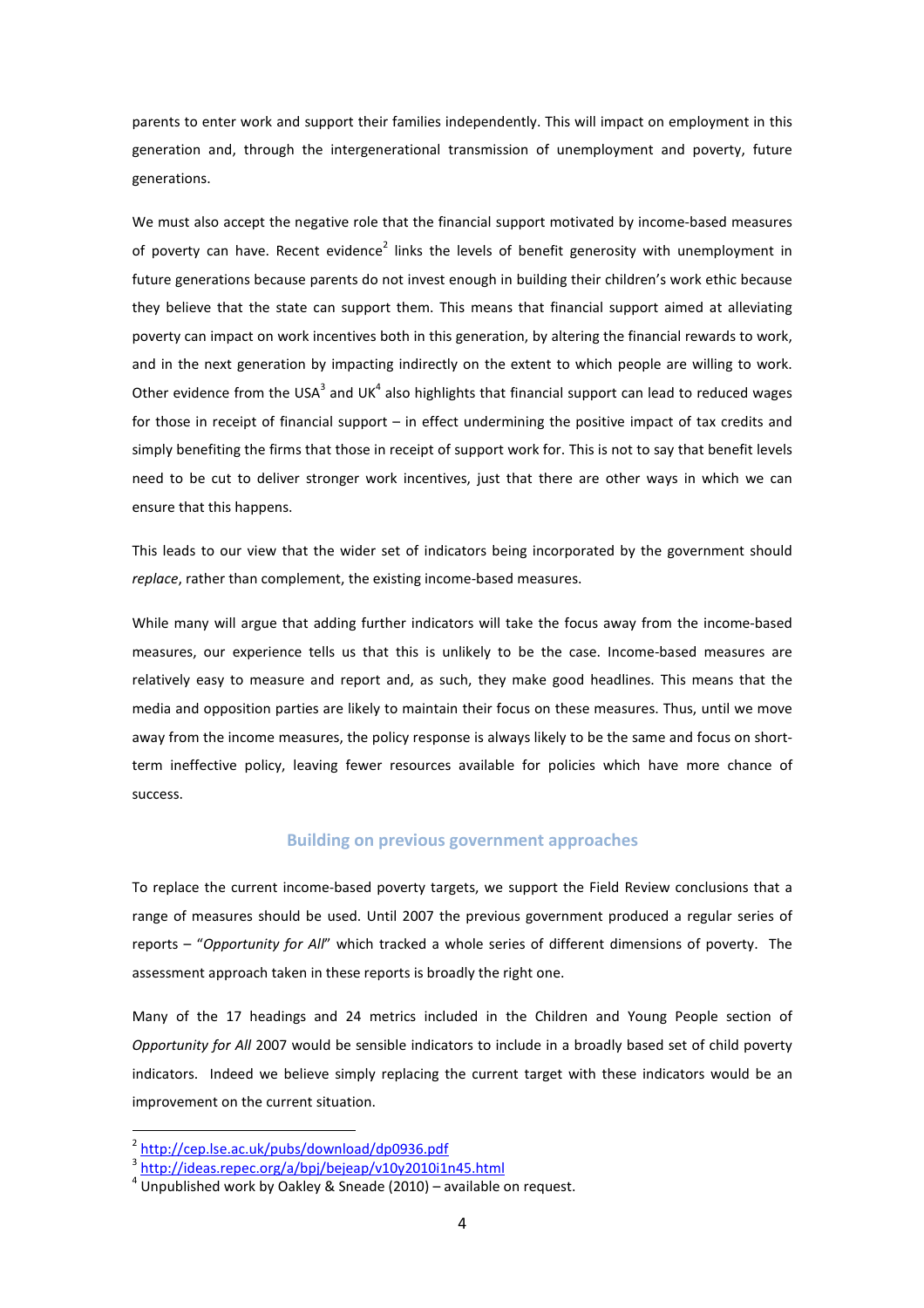However, we also feel that the government should be tackling the causes of future poverty, rather than just poverty in this generation. In this respect, the range of measures as laid out in the Field Review are too restricted, and too focused on the early years. A key driver of poverty is in the intergenerational transmission mechanism – and so a dual attack on both early intervention / "Life Chances" and tackling poverty in adults is likely to be successful.

Our conclusion is that as well as indicators based on children and young people, the basket of indicators should also include measures that focus on working age adults and local communities. Opportunity for All also included measures such as these, and again these could simply replace the current incomebased indicators.

However, for both the indicators for children and those for adults and communities:

- a) It may well be possible to add more indicators which better encourage policymakers to focus on the most effective anti-poverty interventions, which deal with other causes of poverty;
- b) Some of the indicators should be dropped so that the basket of indicators is focused on several key measures and remains transparent and easy to report; and
- c) Some of the indicators could be refined to improve the extent to which they measure the outcomes we are concerned with.

Our overall assessment of the Opportunity for All indicators is given in the box below.

| The 2007 Opportunity for All indicators for Children and Young People                                      |
|------------------------------------------------------------------------------------------------------------|
| 1. Children in workless households – Could be improved                                                     |
| 2. Low income – Should be deleted                                                                          |
| 3. Teenage pregnancy - Keep                                                                                |
| 4. Proportion of children in disadvantaged areas with a 'good' level of development - Could be<br>improved |
| 5. Key Stage 2 (11-year-olds) attainment – Could be improved                                               |
| 6. Attainment - Could be improved                                                                          |
| 7. 19 year olds with at least a Level 2 qualification - Could be improved                                  |
| 8. School attendance - Could be improved                                                                   |
| 9. Improvement in the outcomes for looked after children $-$ Could be improved                             |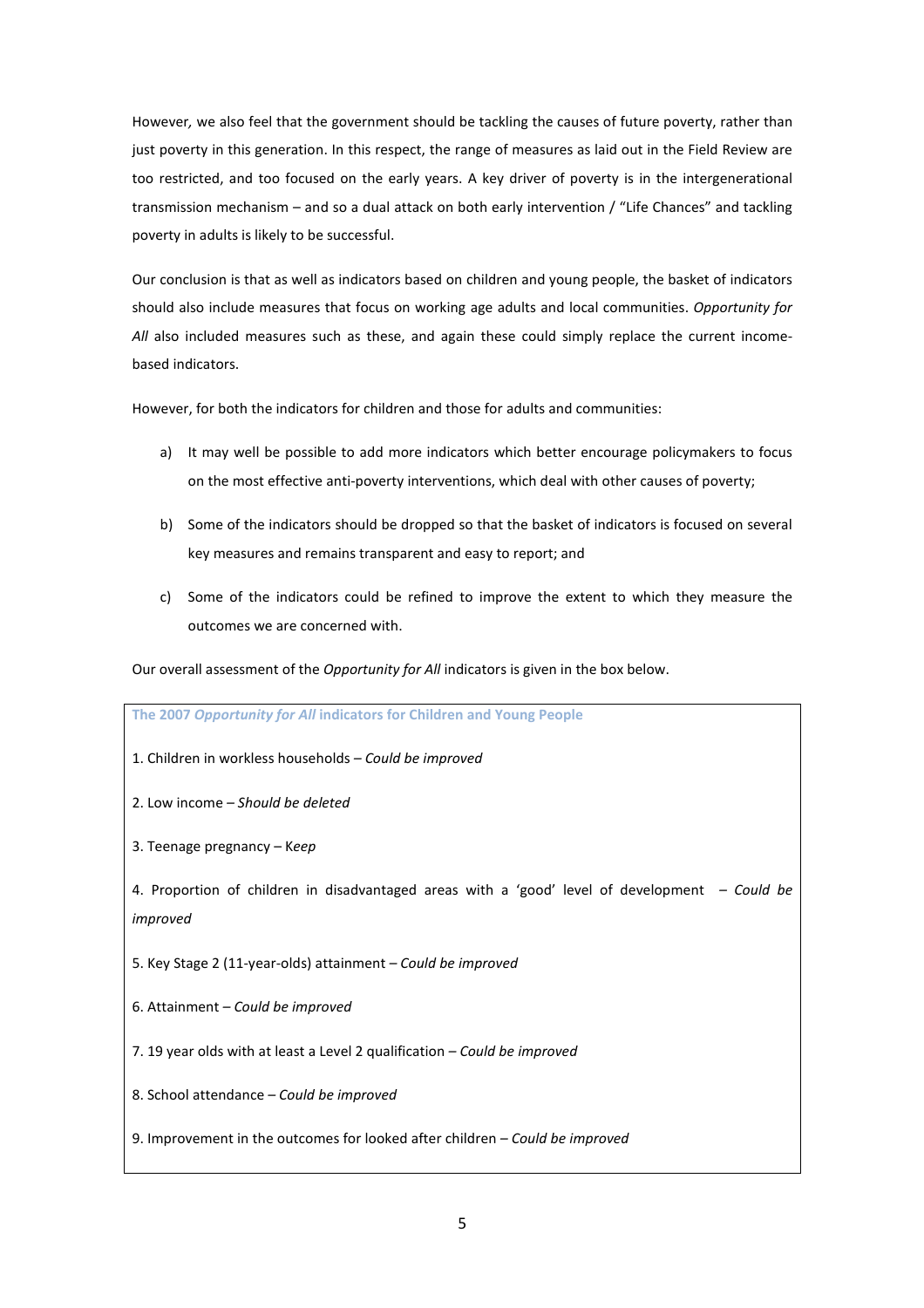10. 16–18 year olds in learning – Should be deleted 11. Infant mortality: gap between manual workers and average – Further work needed 12. Serious unintentional injury – Should be deleted 13. Smoking prevalence for pregnant women and children – Should be deleted 14. Obesity for children aged 2-10 – Should be deleted 15. Re-registrations on Child Protection Register – Further work needed 16. Housing that falls below the set standard of decency – Should be deleted 17. Families in temporary accommodation England - Keep

## Which of these indicators should be retained and how can they be improved?

## 1. Children in workless households

The proportion of children in workless households is an absolutely central indicator. Social research shows that the chances of being in poverty as an adult are significantly increased for those who grow up in a workless household. Recent evidence suggests that a son whose father experienced worklessness is over twice as likely to experience worklessness themselves.<sup>5</sup> Other evidence backs up the links with poverty showing that both income and social class are strongly correlated between generations.<sup>6</sup>

However, we feel that this indicator could be improved by adding more information about the number of working and non working adults of employable age in children's households. On the government's current measure, 90% of children in all workless households are in low income, compared to 35% in part-working families and 7% in all-working households. This is unsurprising: the more work that a family is doing, the more income they are likely to earn, so improving this indicator could add greater understanding to the measurement of poverty.

It might also be fruitful to move beyond the binary working / not working measure. A rise in the number of lone parents working part time has reduced the numbers of workless households but has increased the number of children in poverty in "working households". It is likely that future changes to the welfare system, including the introduction of the Universal Credit, will further incentivise people to move into short-hours jobs. However, evidence<sup>7</sup> has shown the difficulty that many short-hours workers have in

<sup>5</sup> http://www.bristol.ac.uk/cmpo/publications/papers/2010/wp231.pdf

<sup>6</sup> http://www.bristol.ac.uk/cmpo/publications/papers/2008/wp195.pdf

 $^7$  http://ftp.iza.org/dp2041.pdf is one example. There are many other pieces of evidence that suggest that taking a "mini-job" has a limited impact on increasing the likelihood of moving to full-time work.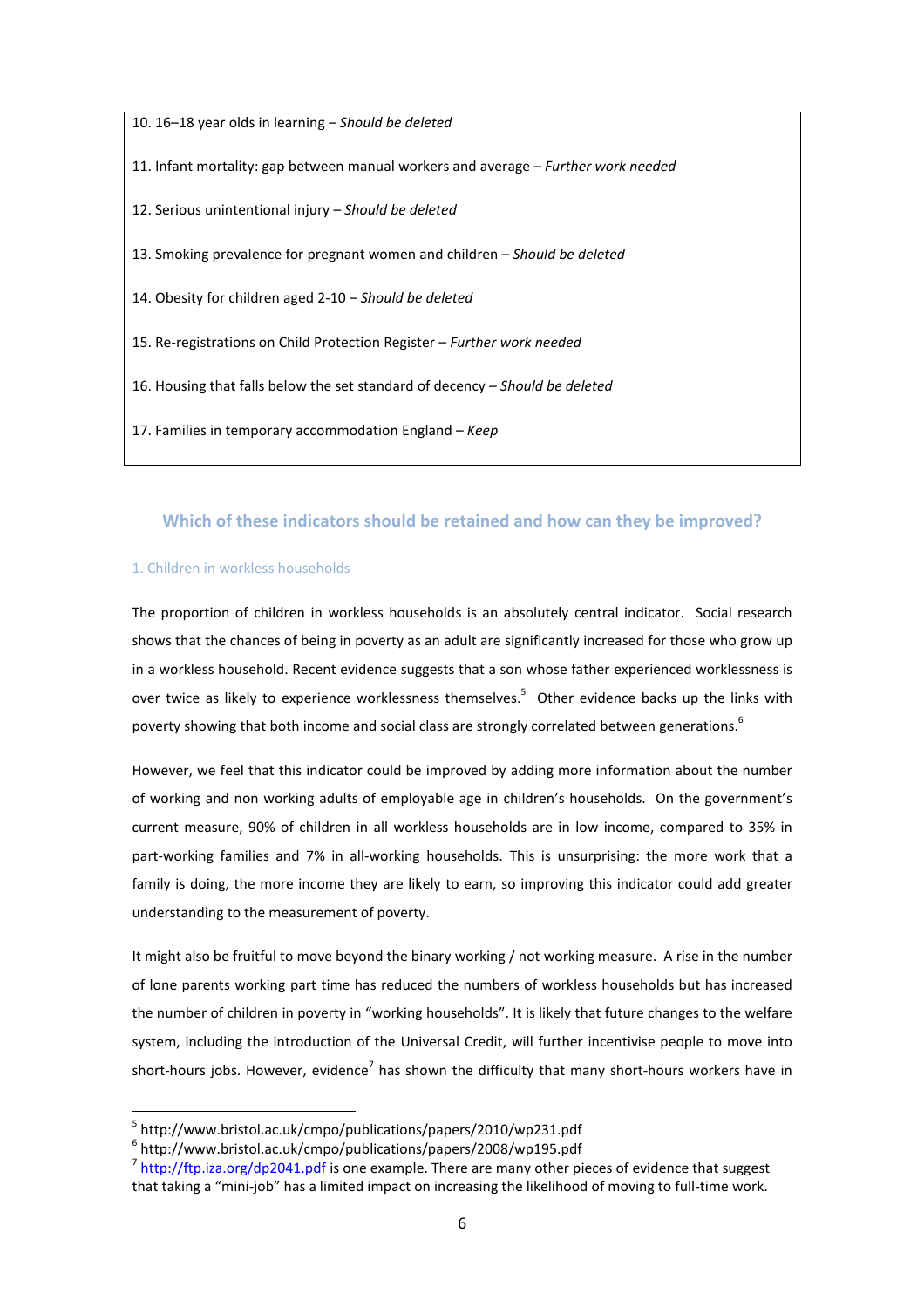finding better paid or longer-hours work, so helping these groups progress beyond a small number of hours or infrequent work is an important part of increasing exits from poverty.

For this reason we suggest that another useful indicator would be the proportion and number of children living in households relying on benefits for certain proportions of their income, e.g. 50% 75%. This data already exists in the Family Resources Survey. It would measure the extent to which government has been successful in helping families move into self sufficiency, rather than just taking low income low hours jobs.

#### 2. Low income

We made strong arguments above as to why this indicator should be dropped. However, we suggest below how an element of measurement based on income could be re-introduced by assessing the "gap" in indicators between families at the  $10^{th}$  and  $90^{th}$  income percentile. Such an approach would really target the causes of disadvantage in low income families, rather than just measuring the low income itself.

#### 3. Teenage pregnancy

#### This should be retained.

 $\overline{a}$ 

#### 4-7. Development and educational attainment

There is a host of evidence suggesting the role that education has in increasing intergeneration income mobility.<sup>8</sup> However, the targets previously looked at in *Opportunity for All* are more like measures of the schools system as a whole than clear poverty indicators. They are not sufficiently focused on the most severe underachievement likely to lead to poverty in later life. In 2007 56% of children were not achieving a good level of development at the foundation stage, 42% of 16 year olds were not getting five good GCSEs, 29% of 19 year olds were not gaining a Level 2 qualification, and 20-23% of 11 year olds were not achieving Level 4 or above in the Key Stage 2 tests for English and Mathematics respectively.

A set of indicators more focused on severe educational failure might have a tighter link to entry into poverty. This data is readily available from the Department of Education. For example, around 1% of pupils leave school with no qualifications at all. Members of this groups are statistically far more likely to end up in poverty than members of the 40%+ who fail to gain five good GCSEs or the 50%+ who fail on the development indicator. A future set of indicators aiming to track the causes of poverty should be more focused on severe underachievement.

<sup>&</sup>lt;sup>8</sup> For example: http://www.oecd.org/dataoecd/27/28/38335410.pdf, http://cee.lse.ac.uk/cee%20dps/ceesp05.pdf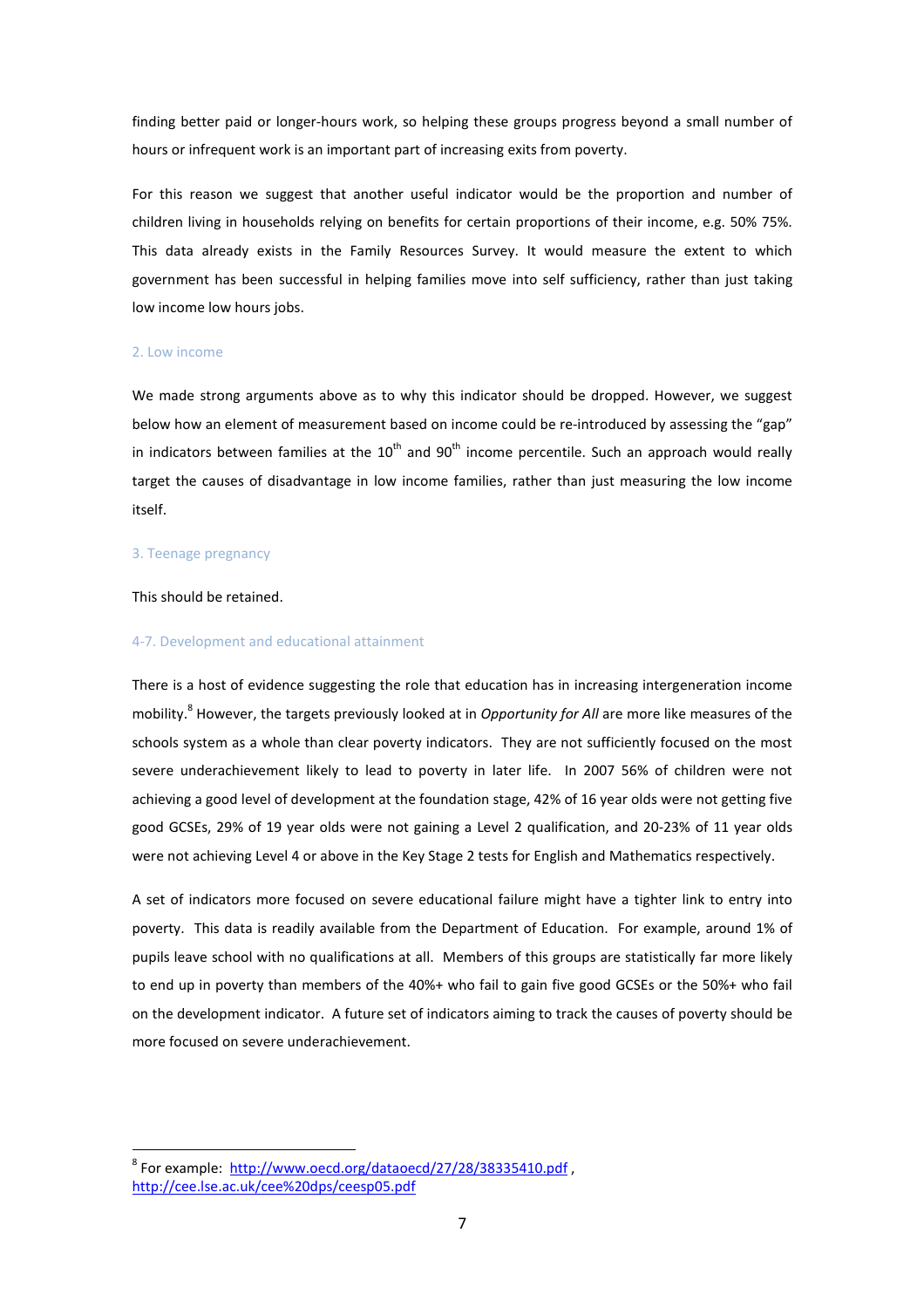#### 8. School attendance

Again this indicator measures an important aggregate: percentage of attendances in school. However, in terms of identifying those most in danger of future poverty, it might be more appropriate to measure the number / proportion of children with more than a certain proportion of absences to gain a sense of how many pupils frequently truant.

The Department for Education already publishes two measures of persistent truancy, which would be better indicators of a risk of future poverty. In Autumn 2009: 0.5% pupils missed 64 or more sessions, classifying them as "persistent absentees"; and 4.5% of pupils missed 28 or more sessions, classifying them as "may become persistent absentees". The problem is concentrated in secondary schools where 5.8% of pupils fall into the latter category.<sup>9</sup>

Local authorities also collect data on the number of children "missing" – those who have not attended school for over a month. According to a series of FOI requests by The Guardian, there are 12,000 such children in England. This data could be centrally published on a routine basis.<sup>10</sup>

An indicator should also be added to measure the gap in performance between children in families from different parts of the income distribution. For instance, this could compare school attendance for children in households at the 10<sup>th</sup> and 90<sup>th</sup> income percentiles, or other data which is readily available to the Department for Education, based on the difference between poorer and richer areas.

#### 9. Improvements in outcomes for looked after children

The indicators in Opportunity for All relating to education and employment outcomes for care leavers are good ones. However, a number of other indicators relating to looked after children could be supplied. The total number of looked after children, and new flows into this category should be monitored. In 2010 there were 64,300 looked after children, compared to 62,100 in 2001.

While it is very important for the government to try and improve conditions for these children – among the most deprived in our society – a rounded anti-poverty policy should also press the government to consider ways to ensure that less children end up in this category in the first place. The obvious danger of such an indicator is that it could create a perverse incentive to leave children with parents who they should be removed from, in order to game the target. However, this seems unlikely, and once this danger is clearly stated and borne in mind, it should be an objective of public policy to reduce the number of children who need to be looked after, by looking at the causes of the inflows into this category.

 $\overline{a}$ 

<sup>&</sup>lt;sup>9</sup> http://www.education.gov.uk/rsgateway/DB/SFR/s000928/sfr14-2010.pdf

<sup>10&</sup>lt;br>http://www.guardian.co.uk/education/2011/feb/11/pupils-missing-school?CMP=twt\_fd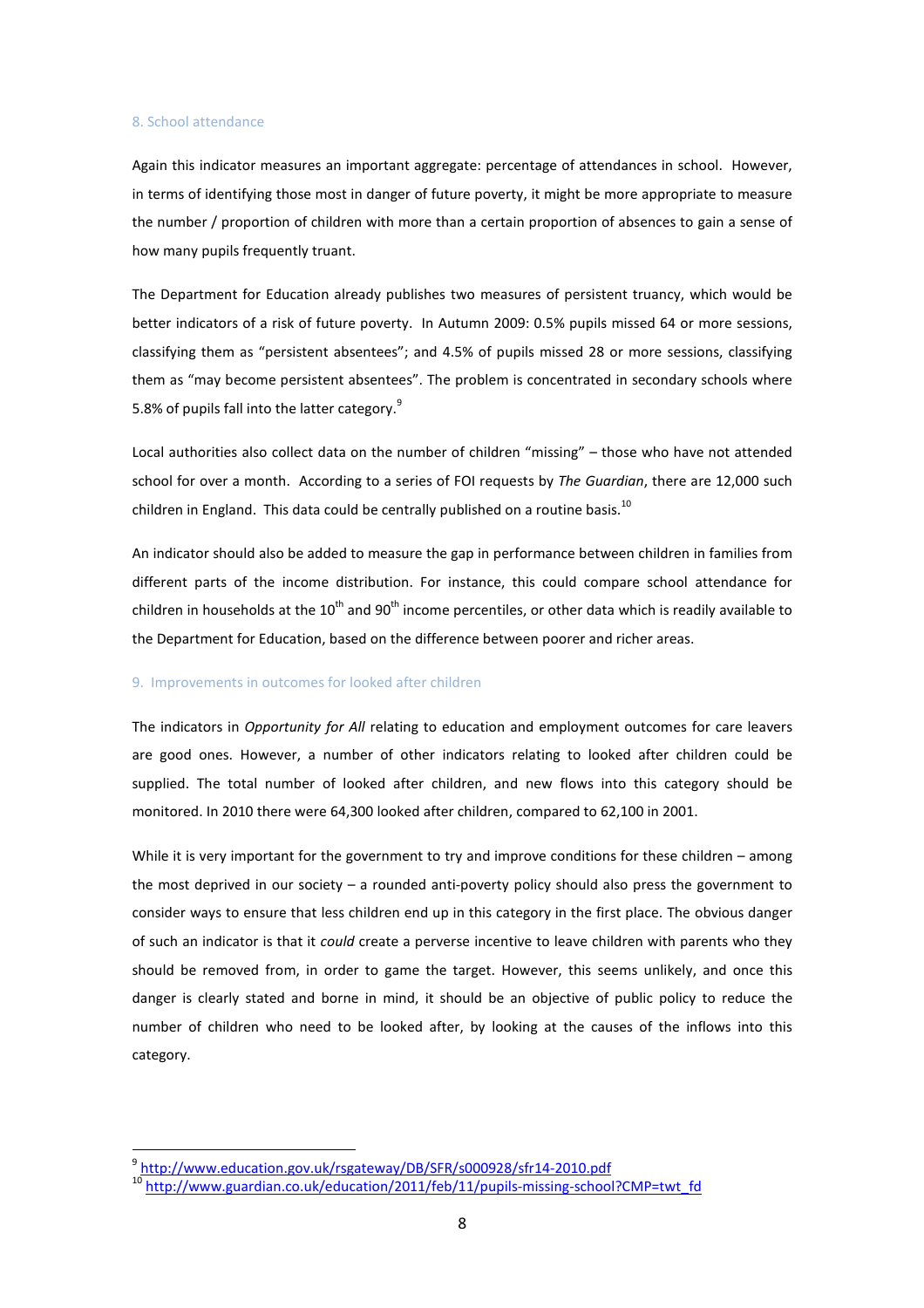The adoption rate for looked after children might be another interesting indicator to track. Outcomes for children who are adopted are generally thought to better for those who remain in fostering arrangements or care homes.

#### 10. 16-18 year olds in learning

The number of 16-18 year olds in learning may or may not be a good metric for the Department of Education to track as part of its general efforts to improve education. But the connection with future poverty is not likely to be as close as with other measures of educational achievement. For this reason, we suggest that it is not used as a basket of indicators for child poverty.

#### 11. Infant mortality

While this does not measure child poverty explicitly  $-$  it is an important measure of the potential disadvantage that lower-income families face. It uses a "gap" measure using socioeconomic classification and as such will be effective in assessing the relative disadvantage that poor families face. If reliable data were available, we would recommend that this measure moves to use income percentiles (10<sup>th</sup> / 90<sup>th</sup>) rather than socioeconomic class. However, careful consideration would need to be given to the other influences on this there might be e.g. infant mortality varies dramatically between different ethnic groups, for reasons that are not obviously linked to either income or disadvantage. For this reason we suggest further work to assess the suitability of this measure.

#### 12. Serious unintentional injury

In Opportunity for All 2007 the government targeted "A reduction in the rate at which children are admitted into hospital as a result of unintentional injury resulting in a hospital stay of longer than three days". This is clearly a laudable goal, but is unclear how closely this indicator is connected with future risk of poverty. Thus, unless this could be linked with income data to form a "gap" measure, then it should not be included.

#### 13 and 14. Smoking prevalence for pregnant women and children / Obesity for children aged 2-10

Each of these is an important measure of health, but the measures presented are for the country as a whole, rather than being tied to poverty. While these measures correlate well with lower social class (again using percentile gap measures in these indicators might be more interesting to track) the links between these indicators and future poverty are unclear. For this reason we suggest that these are not included.

## 15. Re-registrations on Child Protection Register

Being abused as a child is likely to increase the chance of future poverty, and in turn, the chances of poverty of the next generation of children. However, the indicator presented in Opportunity for All was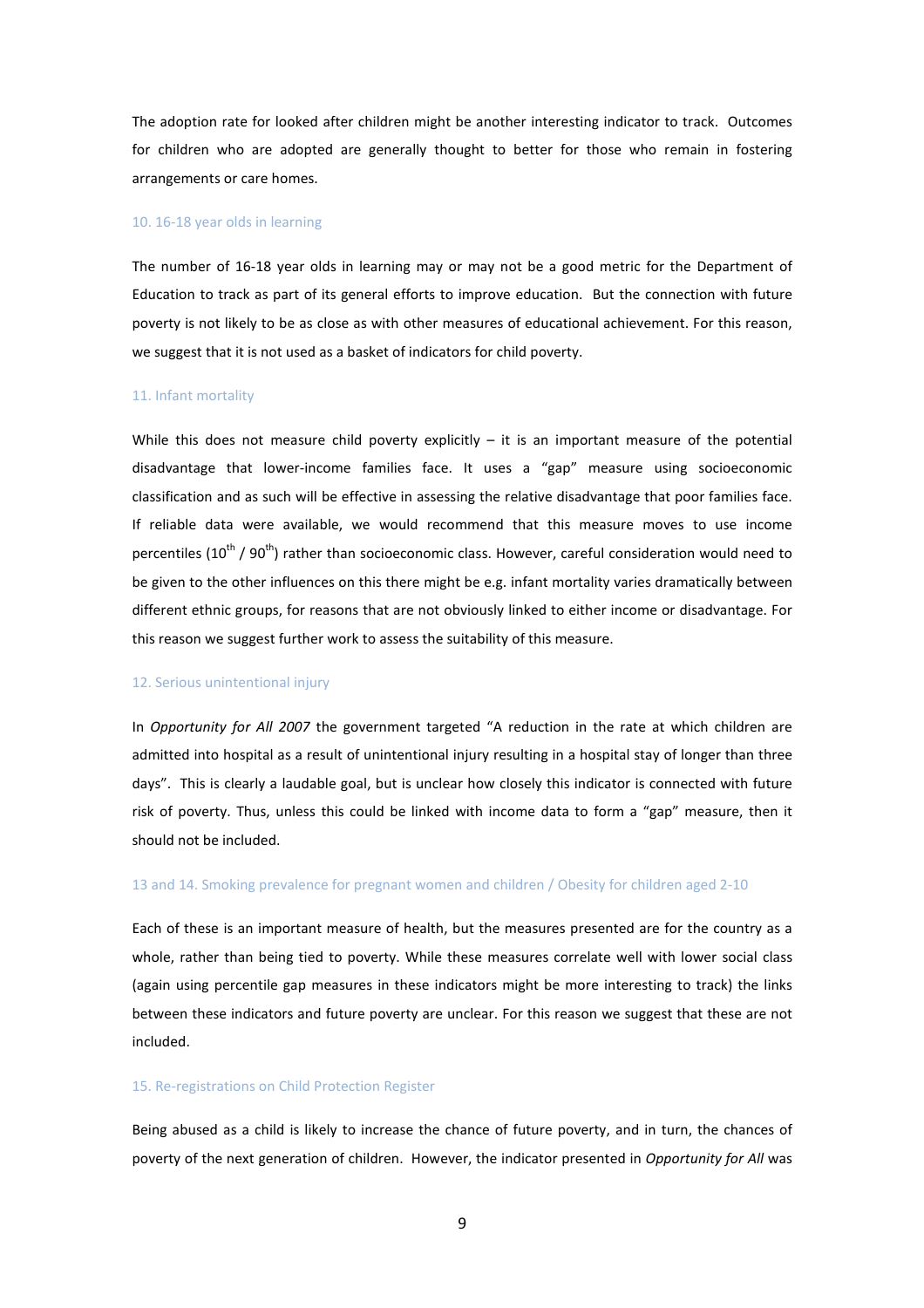designed as a measure of the performance of child protection services. The rationale is that if child protection interventions work, then parents will not be re-registered in the future. However, that itself has unclear links with future poverty. As such we suggest it is not included. The total number of registrations on the register would have a more direct bearing on future poverty – but the danger of such an indicator might potentially be to create an incentive not to register people who should be registered in order to game the system. Further work might be needed to come up with a robust indicator.

#### 16 and 17. Housing that falls below the set standard of decency / Families in temporary accommodation

On the current definition a third of homes in England are "non decent". As well as its broad scope, this indicator is poorly correlated with poverty. On an income basis, poorer households are not significantly more likely to live in non decent homes. Indeed, two thirds of the non decent homes are in the owner occupied sector, and a larger proportion of owner occupied homes are classified "non decent" than in the social housing sector. So the number of homes failing the standard is unlikely to have a tight causal linkage to future poverty, and the indicator should be dropped.

There seems to be a stronger correlation between temporary accommodation and other causes of poverty, perhaps owing to the disruption this causes. For example, homeless children are two to three times more likely to be absent from school than other children due to the disruption caused by moving into and between temporary accommodation. This indicator should be retained, although it may still be possible to refine or improve it, and develop something with a tighter link to future poverty.

## Additional indicators which could be added to the indicator set

We have highlighted above those Opportunity for All indicators on children and young people that we feel should be kept to form a basket of measures to judge progress on child poverty. As well as these, we feel that the following indicators could usefully be added, in particular in an attempt to also consider how action now might reduce child poverty rates in future generations:

#### A range of measures on employment

Sustained employment is the key route out of poverty for both today's generation and for influencing the chances of future generations experiencing poverty. For this reason we recommend a range of measures which will measure progress in ensuring that both employment rates and the extent to which families are living without state support are maximised across a range of disadvantaged groups. The specific measures are:

a) Employment gap of disadvantaged groups:

• Disabled people;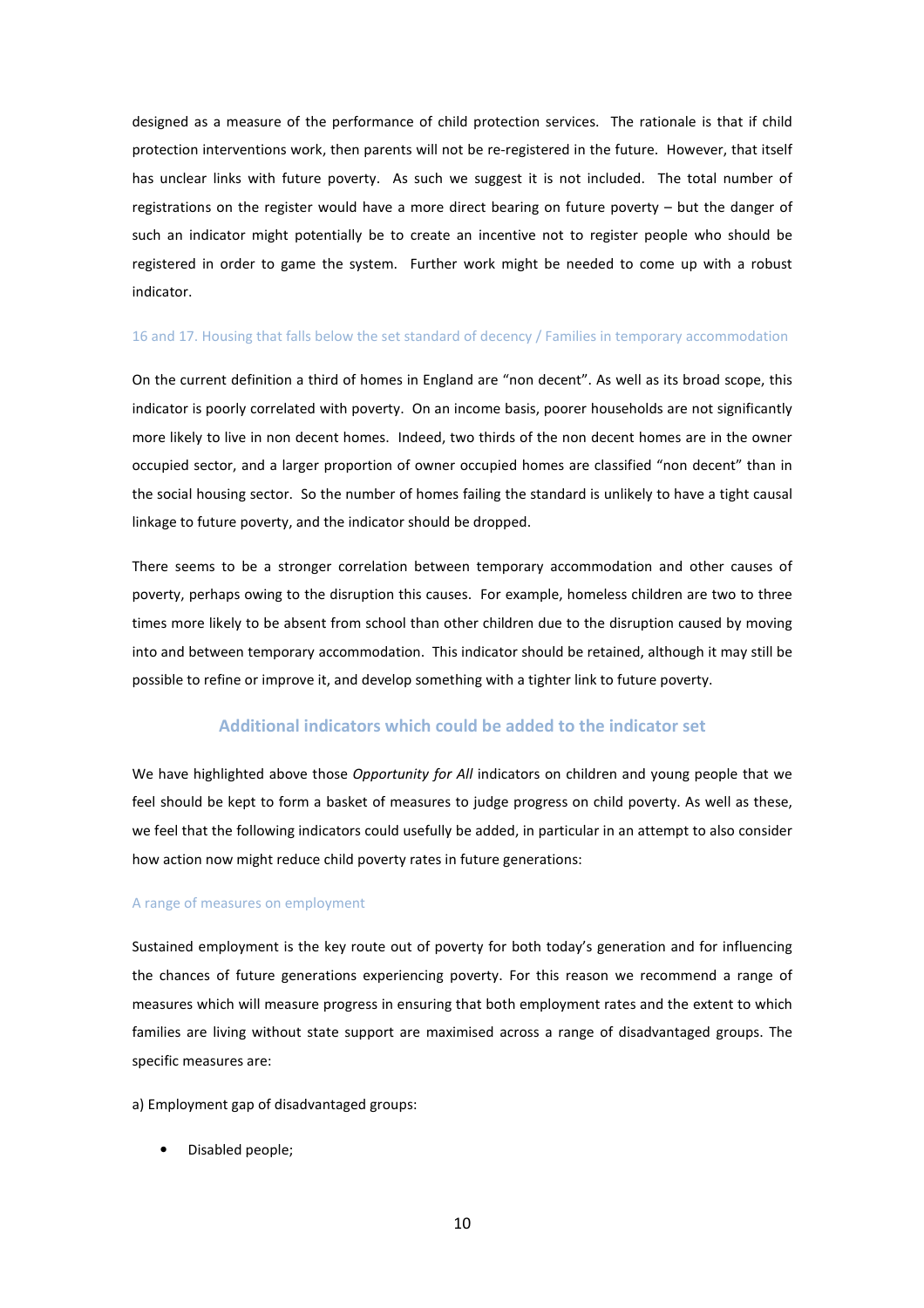- Lone parents;
- Ethnic minority people; and
- Lowest qualified.

b) Number / proportion of working-age individuals who have been on income-related benefits for more than one year

c) Employment rates in deprived areas

## d) The number / proportion of 16-19 year olds NEET

## The number / proportion of children living with drug or alcohol dependent parents

The Home Office Advisory Council on the misuse of drugs estimated in its 2003 report "Hidden Harm" that: "There are between 250,000 and 350,000 children of problem drug users in the UK – about one child for every problem drug use".<sup>11</sup> Survey based data from Alcohol Concern and the Children's Society suggests that 705,000 children live with a dependent drinker, and that the majority of the caseloads of social workers involves such parents.<sup>12</sup> It might be thought that children from these families are likely to be at severe risk of being in poverty in later life.

However, one problem with such targets would be that the government does not collect such survey data on a consistent basis. It might, nonetheless, be possible to impute robust measures of this kind using existing administrative data. Would such indicators add anything beyond data on children at risk of abuse? It seems likely that although the two groups overlap, they do not do so entirely – meaning that, if possible, this might be a useful additional indicator.

## The number / proportion of children found guilty of, or cautioned for, indictable offences, and the severity of offending

Early involvement with the criminal justice system is likely to be linked to later poverty. For example, having a criminal record, or having spent time in prison, is a major barrier to employment. It would be useful to have a number of indicators. As well as the aggregate number found guilty and cautioned each year, it would be useful to look at the proportion of young people with a criminal record (i.e. they have offended in some year) and also track data on the proportion of young people committing multiple offences – in order to distinguish those with a higher probability of ending up in prison and poverty from those who get, say, just a single caution.

 $\overline{a}$ 

<sup>11</sup> http://www.homeoffice.gov.uk/publications/drugs/acmd1/hidden-harm

<sup>12</sup> http://www.alcoholconcern.org.uk/publications/policy-reports/under-the-carpet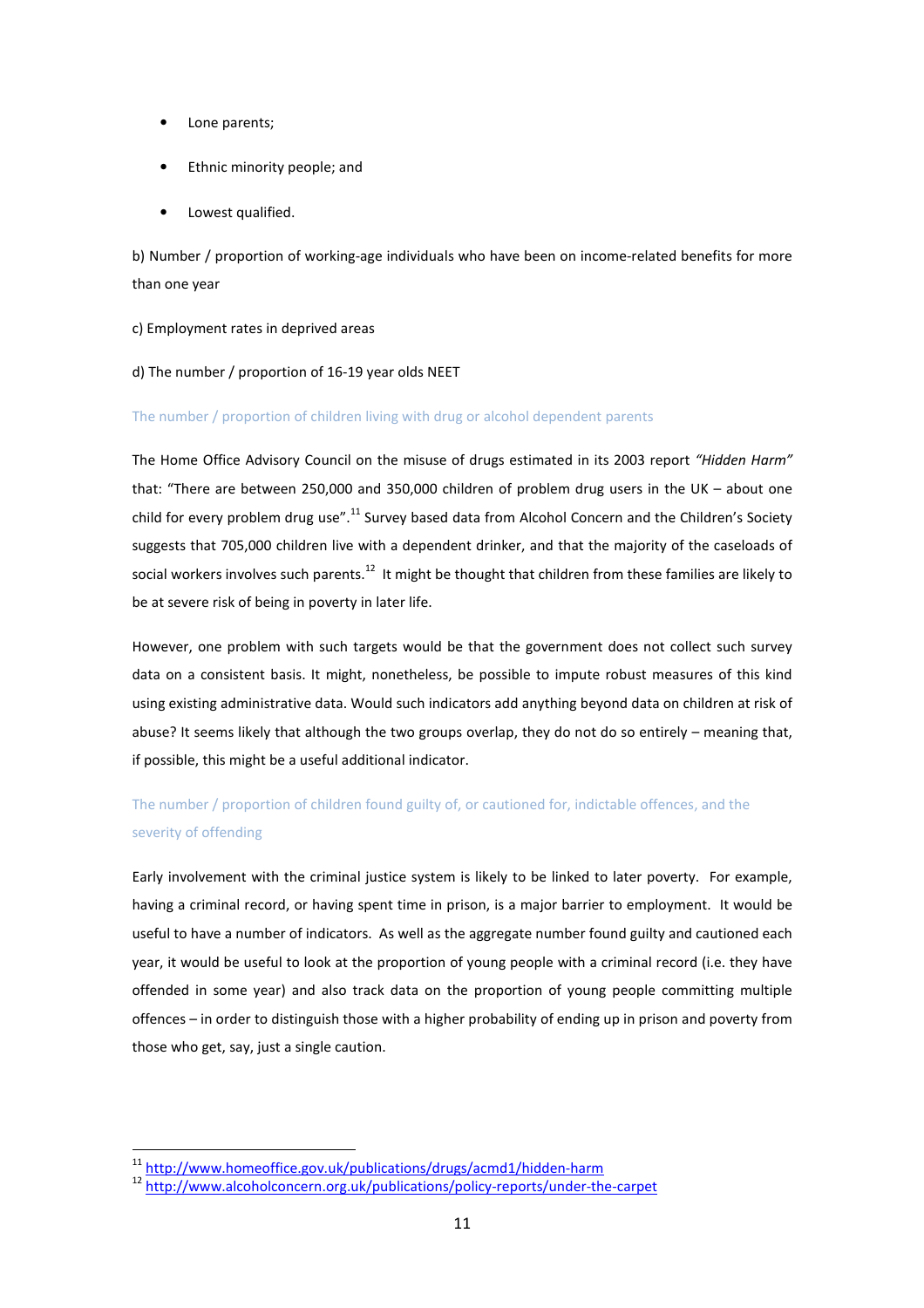## **Conclusion**

The use of income-based measures has distorted policy decisions and done little to improve the situation or life chances of those in receipt of government support. In this respect, we support the Field Review's intention to increase the range of measures used in assessing progress on child poverty.

However, we feel that these measures should replace, not complement, the current income-based measures and that further indicators of a wider set of outcomes should be added. This would reflect the multi-dimensional and complex causes of poverty for both adults and children. It would also give greater weight to the fact that poverty is regularly passed down generations, rather than focusing purely on early years / life chances.

A large number of the indicators we recommend have come from the previously used Opportunity for All indicators. We have highlighted those indicators which we feel are most relevant and where they should be refined to more closely focus on poverty. We have also suggested some additions to the list. Clearly the final set of indicators used will depend on the availability of data, the cost of collection and the ease to which they can be measured and presented in a timely fashion to influence policy decisions. Here, the focus on indicators from Opportunity for All has great advantages as the previous government demonstrated that these data were collectable and easily presented.